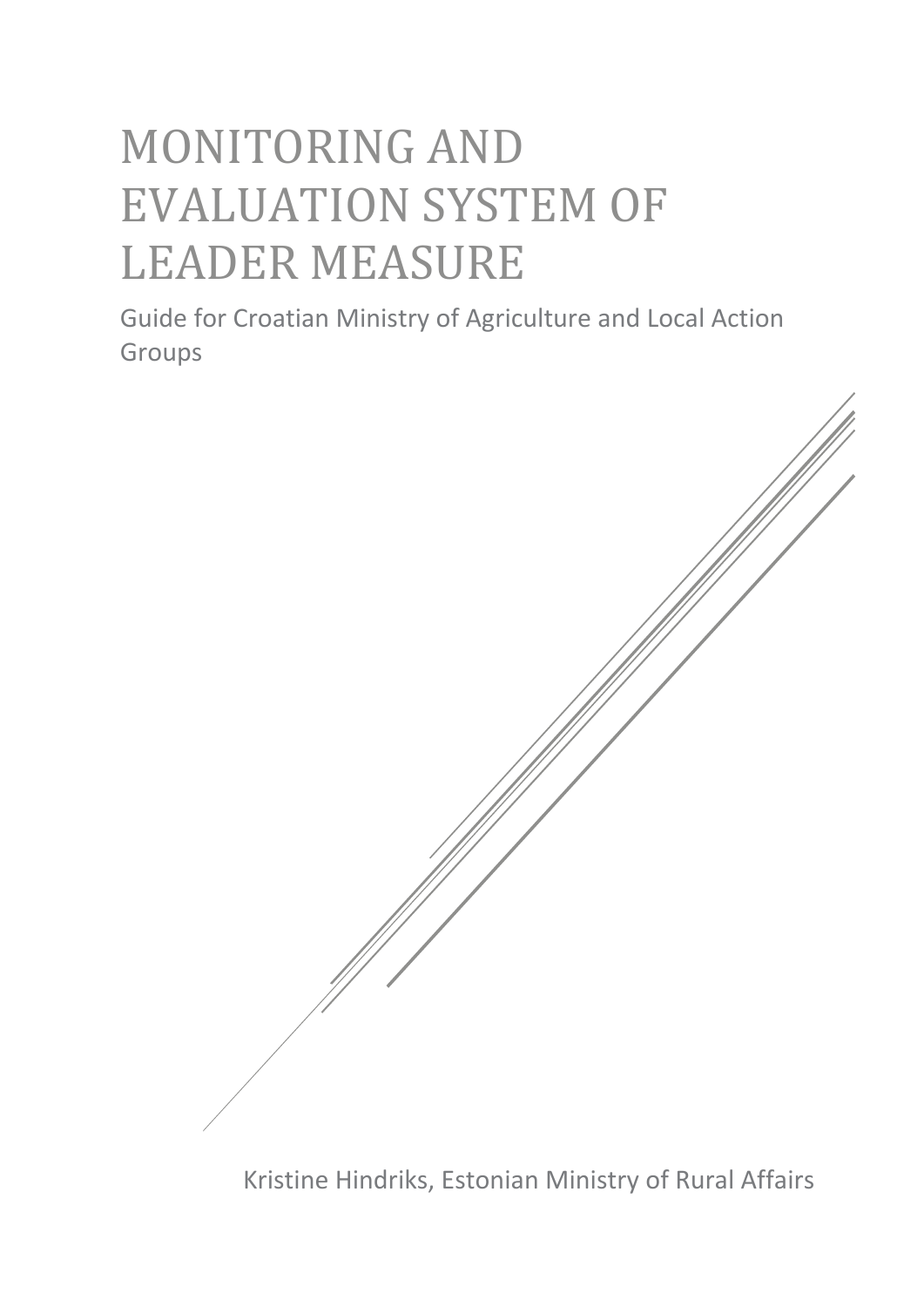#### **Table of Contents**

| 1. | General background of the monitoring and evaluation of Local Development Strategy.  3 |
|----|---------------------------------------------------------------------------------------|
| 2. |                                                                                       |
| 3. |                                                                                       |
|    |                                                                                       |
|    |                                                                                       |
|    |                                                                                       |
|    |                                                                                       |
| 4. |                                                                                       |
| 5. |                                                                                       |
|    |                                                                                       |
|    |                                                                                       |
|    |                                                                                       |
|    |                                                                                       |
|    |                                                                                       |
| 6. |                                                                                       |
|    |                                                                                       |
|    |                                                                                       |
|    |                                                                                       |
|    |                                                                                       |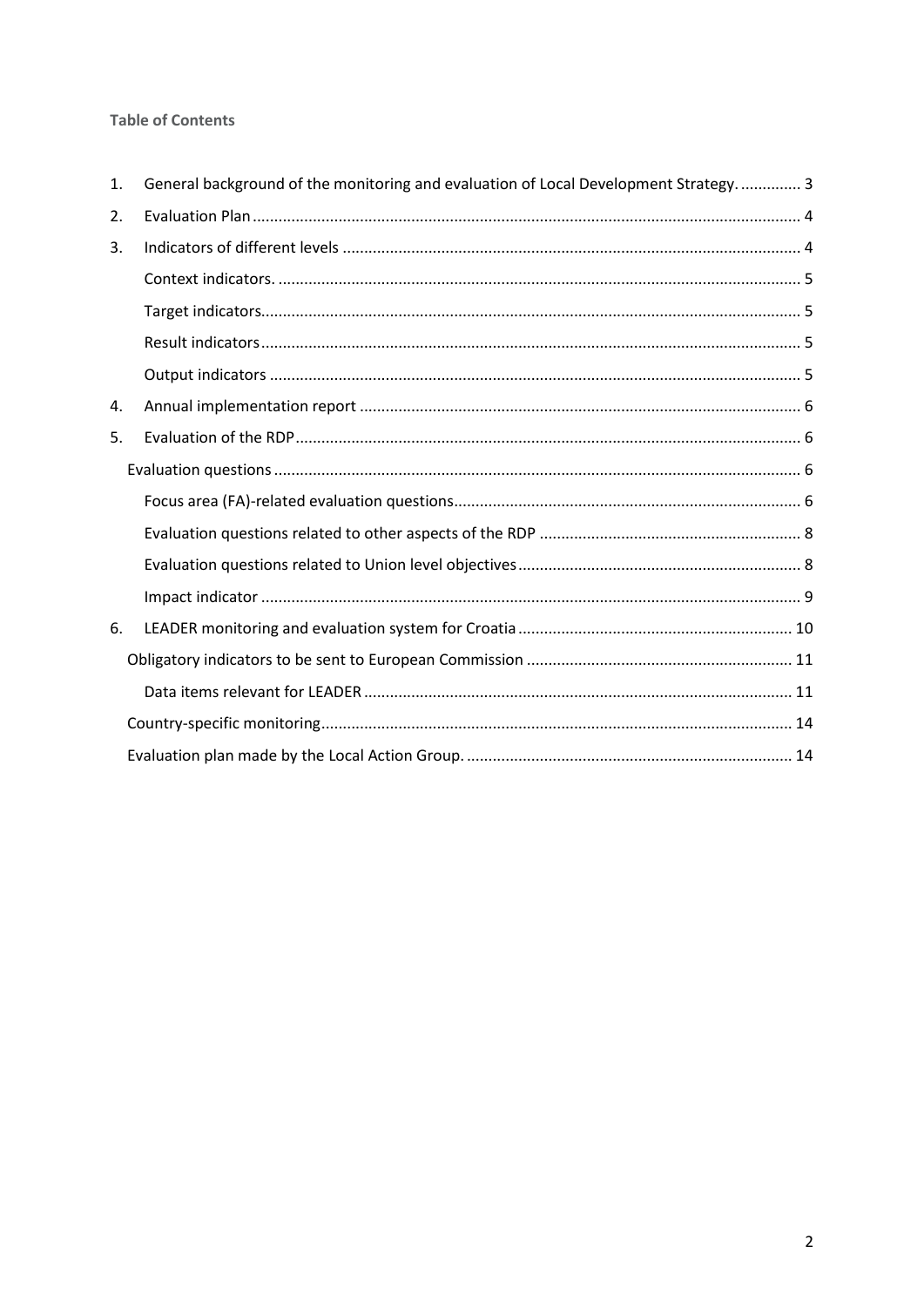#### Monitoring and evaluation system of LEADER measure

<span id="page-2-0"></span>**1. General background of the monitoring and evaluation of Local Development Strategy.** The CAP contributes to three general objectives, which together feed into the Europe 2020 objectives of smart, sustainable and inclusive growth. The performance of the CAP shall be measured in relation to the following general objectives:

• Viable food production to contribute to food security by enhancing the competitiveness of EU agriculture while providing the means to address the challenges faced by the sector related to market disruptions and the functioning of the food chain.

• Sustainable management of natural resources and climate action to ensure the long-term sustainability and potential of EU agriculture by safeguarding the natural resources on which agricultural production depends.

• Balanced territorial development to contribute to the socio-economic development of rural areas, while fostering the right conditions for safeguarding structural diversity throughout the EU.

The general objectives are broken down into specific objectives, some of which are common to Pillar I (broadly, agricultural income and market support) and II (rural development), whereas others are linked either to Pillar I or to rural development.

Figure 1 provides an overview of the intervention logic of Pillar II (rural development). Each RDP should be based on an intervention logic showing which rural development priorities and focus areas are included, and which measures are planned to contribute to the selected focus areas. There are six priorities (specific objectives) for rural development, each broken down into a number of focus areas. Five priorities are supported by one overall priority, i.e. knowledge transfer and innovation, which contributes to the general CAP objectives via the five other priorities.

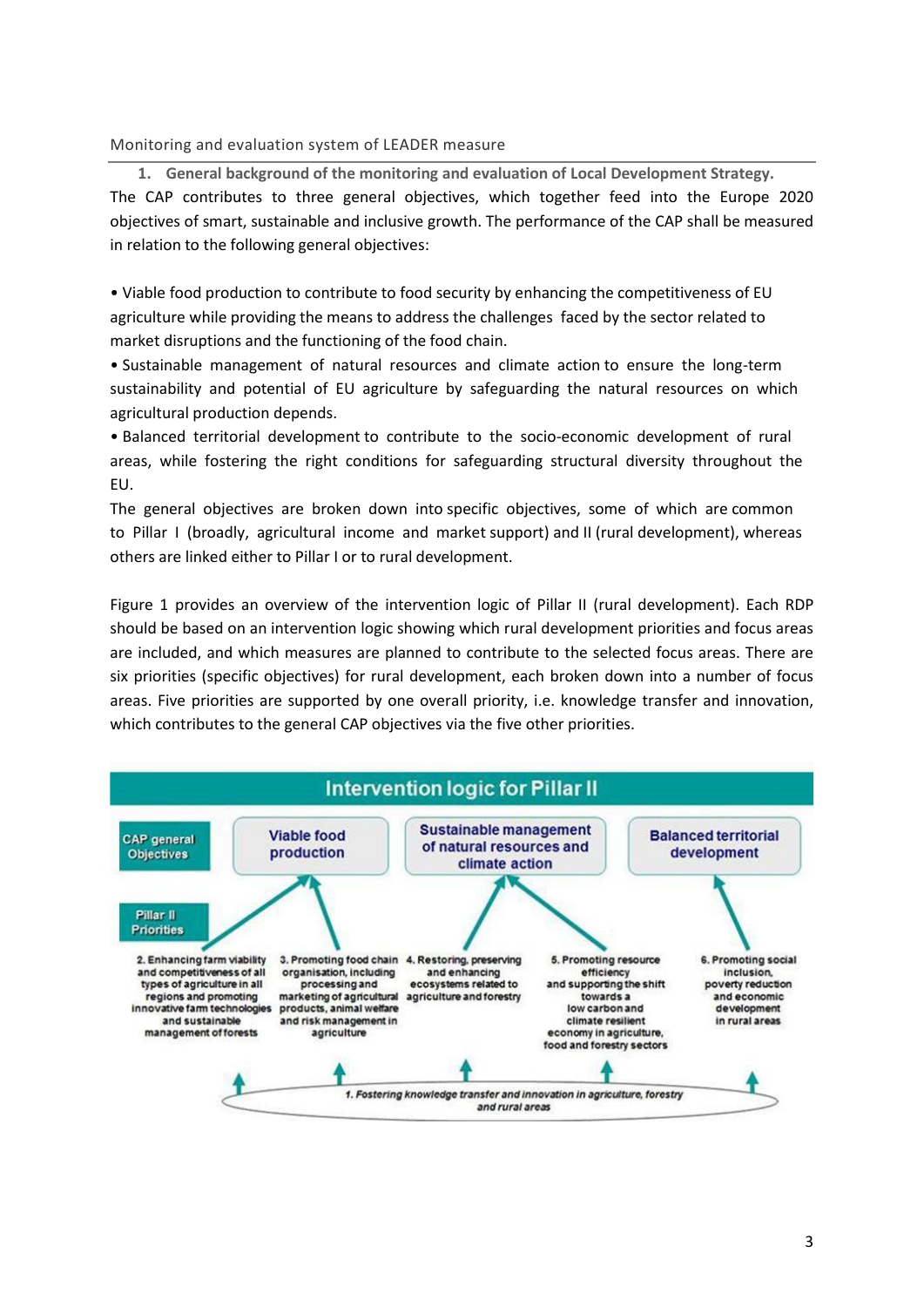# **Figure 1. Intervention logic between Pillar II priorities (rural development) and CAP objectives. Source: Technical handbook on the monitoring and evaluation framework of the CAP 2014-2020 (updated October 2015)**

The monitoring and evaluation system shall aim to:

(a) demonstrate the progress and achievements of rural development policy and assess the impact, effectiveness, efficiency and relevance of rural development policy interventions;

- (b) contribute to better targeted support for rural development;
- (c) support a common learning process related to monitoring and evaluation.

Having a common monitoring and evaluation system contributes to ensuring the comparability of results. One of the core objectives of the monitoring and evaluation system is to **compare and aggregate at EU level monitoring information and evaluation results**.

# <span id="page-3-0"></span>**2. Evaluation Plan**

Under the monitoring and evaluation framework 2014 –2020 for rural development a new element has been introduced into the monitoring and evaluation system, namely the evaluation plan. The evaluation plan is designed as a tool for Managing Authorities to plan their evaluation activities during the programming period in order to specify how monitoring and evaluation activities are going to be conducted. The responsibility of drafting the evaluation plan lies with the **Managing Authority**.

Monitoring and evaluation process is consisting of following parts

- Ex-ante evaluation
- Annual Implementing Reports (later referred as AIR) 2016-2024
- The AIR for 2017 has to include a description of the implementation of any sub-programme included in the RDP and, if appropriate evidence is available, an assessment of the progress made towards achieving the objectives of the programme.
- The enhanced AIR submitted in 2019 shall additionally include a further assessment of progress made towards the objectives of the programme and its contribution to the Europe 2020 strategy.
- <span id="page-3-1"></span>Ex-post evaluation

# **3. Indicators of different levels**

In general, an indicator is a tool to measure the achievement of an objective, e.g. a resource mobilised, an output accomplished or an effect obtained, or to describe the context (economic, social or environmental). The information provided by an indicator is a data used to measure facts or opinions.

The regulatory requirement that states what indicators Member State should collect are stated in the **Commission Implementing Regulation (EU) No 808/2014 Annex 4**. Indicators are divided into context, target, result and output indicators. The **Commission Implementing Regulation (EU) No 834/2014 Annex 1** states also impact indicators. For rural development, the general approach is that monitoring data (output indicators and target indicators) are compiled from data items recorded at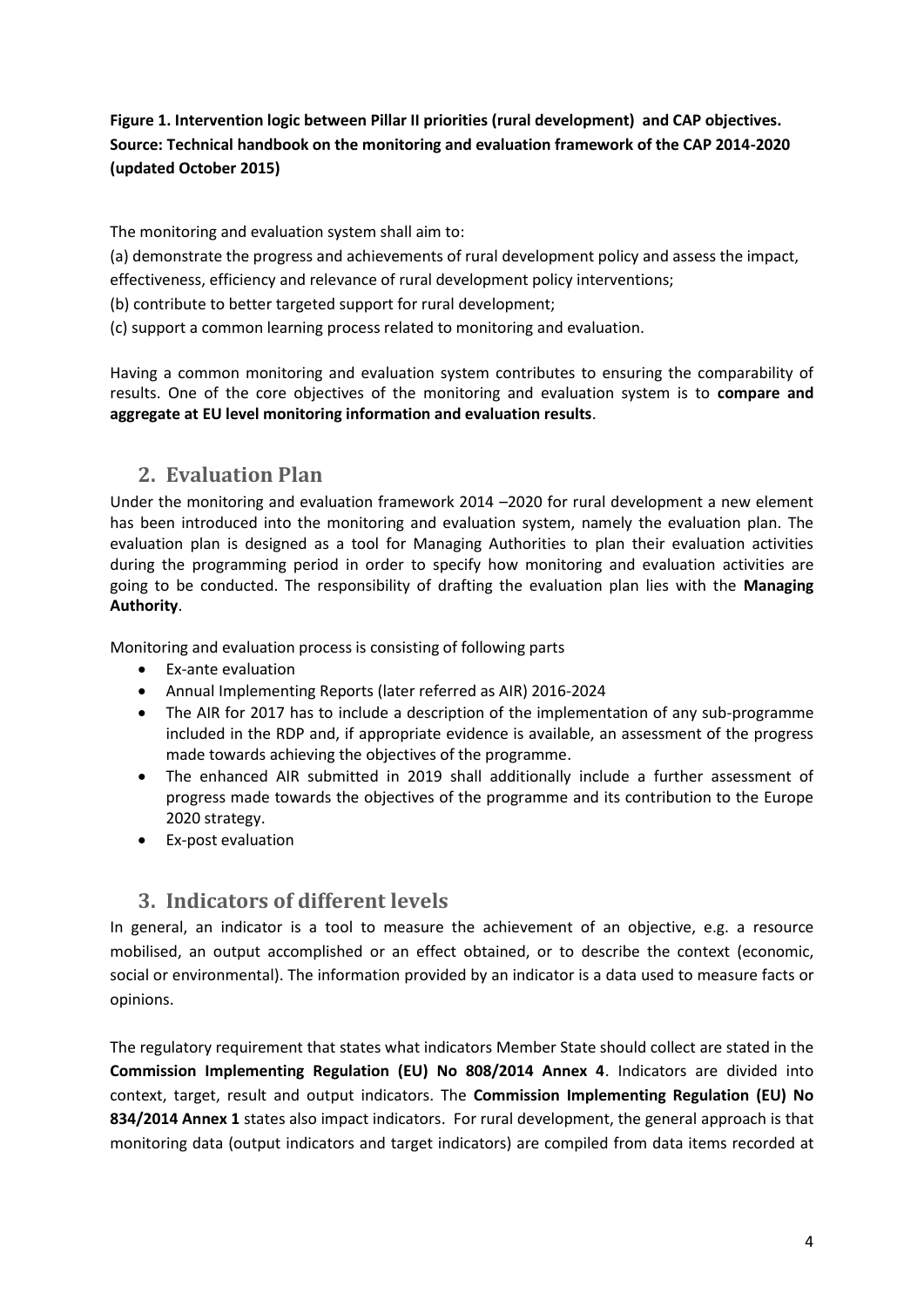operation (project) level by the Managing Authority / Paying Agency / Local Action Group in their operations database.

<span id="page-4-0"></span>**Context indicators.** The use of context indicators allows aggregation and comparability while providing a comprehensive picture of the situation in which the policy is implemented and a baseline for the overall framework.

#### <span id="page-4-1"></span>**Target indicators**

A target is a detailed performance requirement, arising from a policy objective, which needs to be met in order to achieve the stated objective. Targets are typically time-bound. For each focus area chosen within the six RD priorities, quantifiable target indicators are defined at Community level. Target indicators should be simply and regularly monitored, minimising the data requirements for beneficiaries and administrations, as the values of these indicators will be monitored regularly throughout the lifetime of each RDP. For the most biggest part, target indicators will be at the result level (see table below).

#### <span id="page-4-2"></span>**Result indicators**

Result indicators measure the direct and immediate effects of the intervention. They provide information on changes in, for example, the behaviour, capacity or performance of direct beneficiaries and are measured in physical or monetary terms. Example: gross number of jobs created, successful training outcomes.

Expected result/target indicators for LEADER

|                                                                                                 | R22/T21 Percentage of rural population covered by local development strategies (focus area 6B) |
|-------------------------------------------------------------------------------------------------|------------------------------------------------------------------------------------------------|
| R23/T22 percentage of rural population benefiting from improved services/infrastructures (focus |                                                                                                |
|                                                                                                 | area 6B)                                                                                       |
|                                                                                                 | R24/T23 Jobs created in supported projects (Leader) (focus area 6B)                            |

#### <span id="page-4-3"></span>**Output indicators**

Output indicators are the specific items that emerge from processing inputs through RDP. An output indicator does not have any baseline as the purpose of the output is to introduce something that does not exist yet.

Expected output indicators for LEADER

| $[0.1$ Total expenditure (19.1-19.4)                                     |
|--------------------------------------------------------------------------|
| <b>O.18 Population covered by LAG</b>                                    |
| 0.19 Number of LAGs selected                                             |
| O.20 Number of LEADER projects supported                                 |
| O.21 Number of cooperation projects supported                            |
| O.22 Number and type of project promoters                                |
| O.23 Unique identification number of LAG involved in cooperation project |
|                                                                          |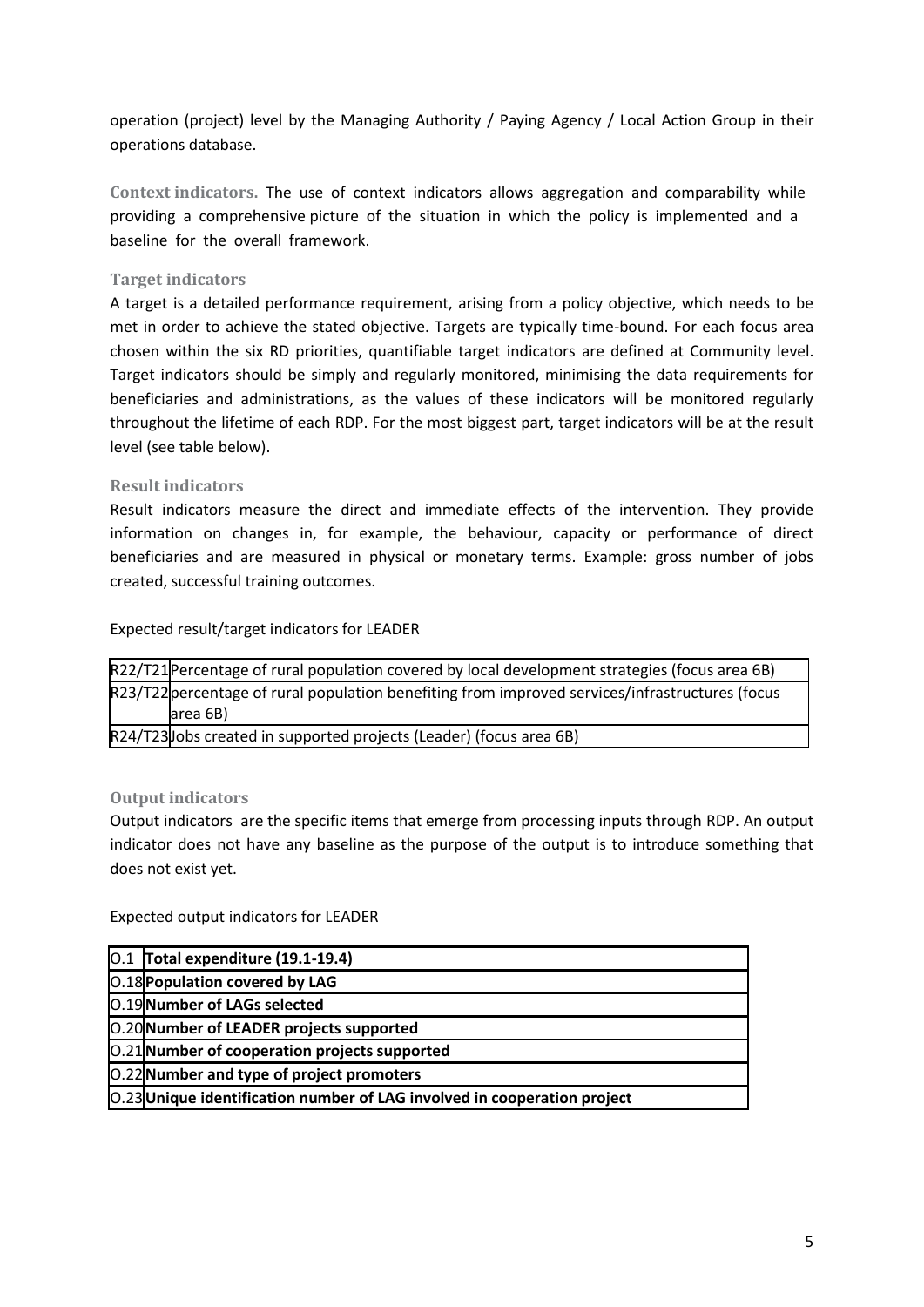It is important to acknowledge that often it is not one single instrument/measure that contributes to reaching an objective, but multiple instruments/measures together contribute to reaching the objectives. Similarly, a single instrument/measure can contribute to different objectives. On the same note, some indicators can be used to describe progress of achieving different (related) objectives.

The evaluation plan, compiled by the Managing Authority of the Member State should allow assessing the results of the RDP using these indicators and appropriate methodology. This will eventually ensure input for the standard and enhanced AIRs in 2017 and 2019 and provide a final assessment at the end of the programming period.

# <span id="page-5-0"></span>**4. Annual implementation report**

Each year, starting from 2016 and until 2024, Member States submit an Annual Implementation Report (AIR) on the RDP implementation of the previous calendar year. It has to be submitted at the latest by 30 June 2016 and by 30 June of each subsequent year until and including 2024. The report submitted in 2016 shall cover the calendar years 2014 and 2015. The body that submits AIR to the European Commission is Managing Authority which is Ministry of Agriculture of Croatia. LAGs play a crucial role in putting together necessary data about LEADER, without that data the report would be incomplete and not approved by the Commission as it is subject to admissibility and approval procedures. Reports shall include information inter alia on financial commitments and expenditure by measure, and a summary of the activities undertaken in relation to the evaluation plan.

**In the years 2017 and 2019**, enhanced AIRs are to be submitted, containing additional elements to those requested in the reports of other years. The enhanced AIR submitted in 2017 provides a first overview in terms of quantification of all result indicators. The enhanced AIR submitted in 2019 shall additionally include a further assessment of progress made towards the objectives of the programme and its contribution to the Europe 2020 strategy.

# <span id="page-5-1"></span>**5. Evaluation of the RDP**

# <span id="page-5-2"></span>**Evaluation questions**

Evaluation questions are an important element of the common monitoring and evaluation system for rural development. as they define the focus of evaluations in relation to policy objectives and help to demonstrate the progress, impact, achievements, effectiveness, efficiency and relevance of **rural development policy.** Annex V of 808/2014 states the common evaluation questions for rural development which are as follows:

#### <span id="page-5-3"></span>**Focus area (FA)-related evaluation questions**

**For each focus area included in the RDP, the related question shall be answered in the enhanced annual implementation reports submitted in 2017 and 2019, and in the ex-post evaluation report.**

1.Focus area 1A: To what extent have RDP interventions supported innovation, cooperation and the development of the knowledge base in rural areas?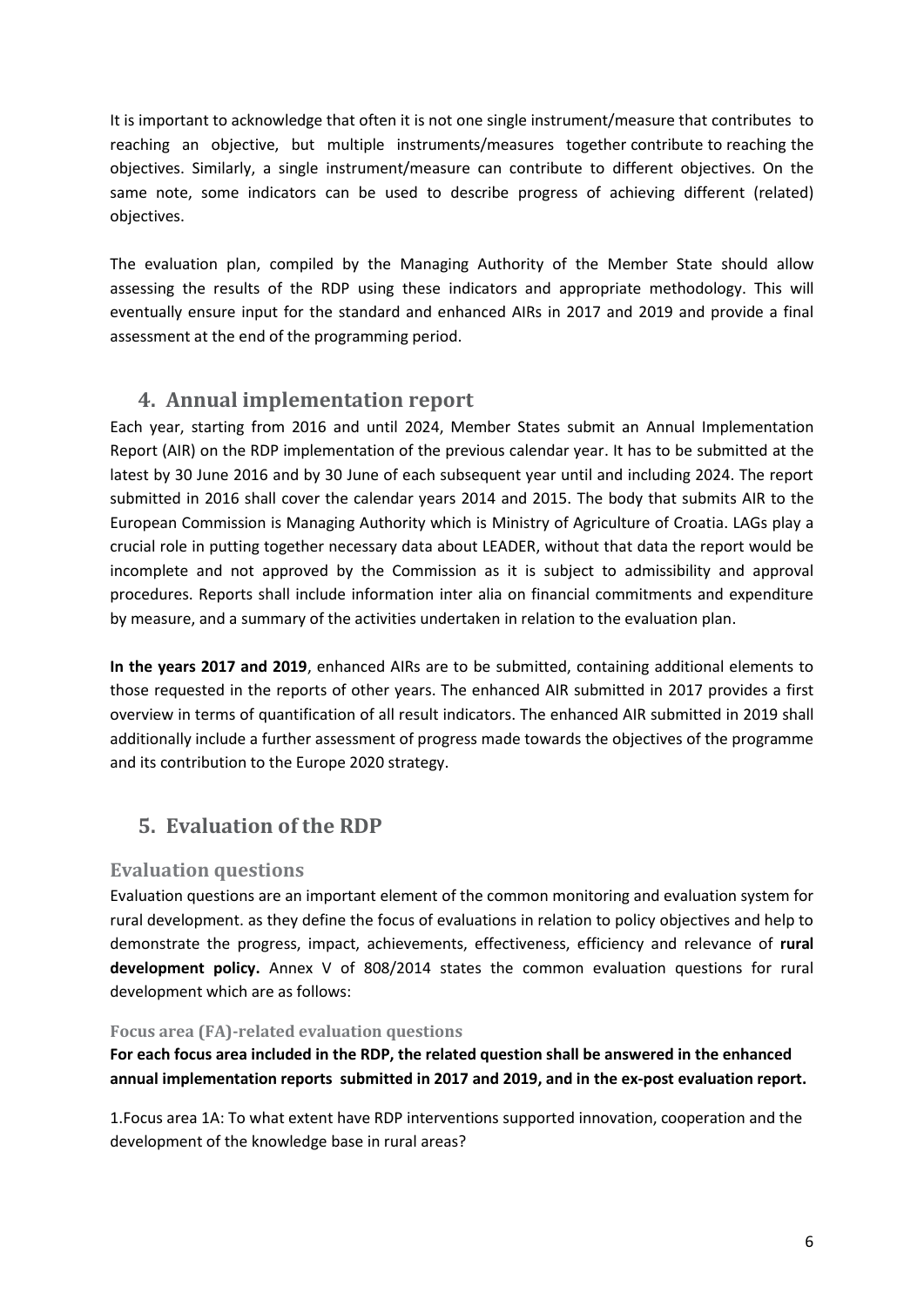2.Focus area 1B: To what extent have RDP interventions supported the strengthening of links between agriculture, food production and forestry and research and innovation, including for the purpose of improved environmental management and performance?

3.Focus area 1C: To what extent have RDP interventions supported lifelong learning and vocational training in the agriculture and forestry sectors?

4.Focus area 2A: To what extent have RDP interventions contributed to improving the economic performance, restructuring and modernization of supported farms in particular through increasing their market participation and agricultural diversification?

5.Focus area 2B: To what extent have RDP interventions supported the entry of adequately skilled farmers into the agricultural sector and in particular, generational renewal?

6.Focus area 3A: To what extent have RDP interventions contributed to improving the competitiveness of supported primary producers by better integrating them into the agri-food chain through quality schemes, adding value to the agricultural products, promoting local markets and short supply circuits, producer groups and inter-branch organization?

7.Focus area 3B: To what extent have RDP interventions supported farm risk prevention and management?

8.Focus area 4A: To what extent have RDP interventions supported the restoration, preservation and enhancement of biodiversity including in Natura 2000 areas, areas facing natural or other specific constraints and HNV farming, and the state of European landscape?

9.Focus area 4B: To what extent have RDP interventions supported the improvement of water management, including fertilizer and pesticide management?

10.Focus area 4C: To what extent have RDP interventions supported the prevention of soil erosion and improvement of soil management?

11.Focus area 5A: To what extent have RDP interventions contributed to increasing efficiency in water use by agriculture?

12.Focus area 5B: To what extent have RDP interventions contributed to increasing efficiency in energy use in agriculture and food processing?

13.Focus area 5C: To what extent have RDP interventions contributed to the supply and use of renewable sources of energy, of by-products, wastes, residues and other non-food raw material for purposes of the bio-economy?

14.Focus area 5D: To what extent have RDP interventions contributed to reducing GHG and ammonia emissions from agriculture?

15.Focus area 5E: To what extent have RDP interventions supported carbon conservation and sequestration in agriculture and forestry?

16.Focus area 6A: To what extent have RDP interventions supported the diversification, creation and development of small enterprises and job creation?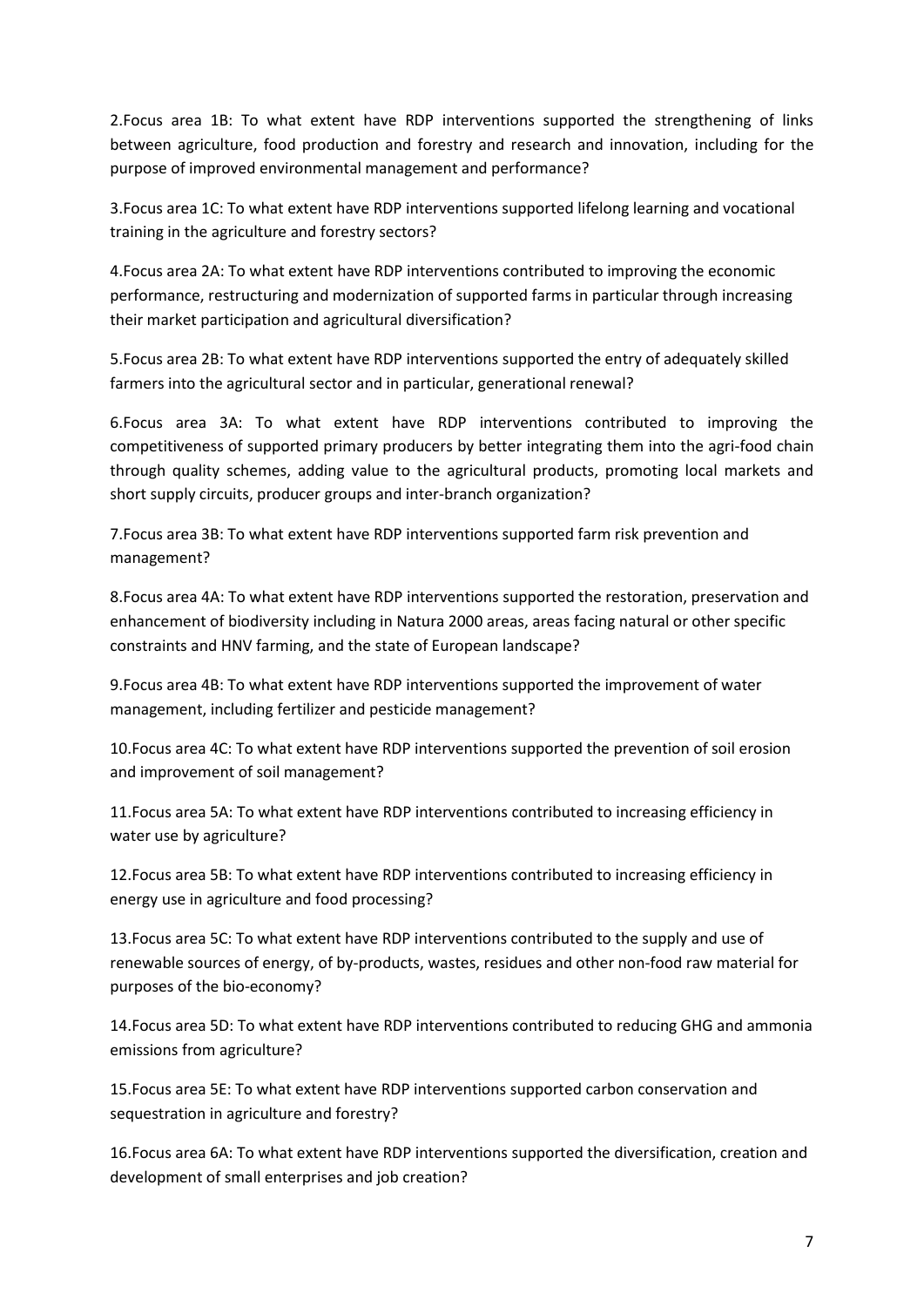17.Focus area 6B: To what extent have RDP interventions supported local development in rural areas?

18.Focus area 6C: To what extent have RDP interventions enhanced the accessibility, use and quality of information and communication technologies (ICT) in rural areas?

#### <span id="page-7-0"></span>**Evaluation questions related to other aspects of the RDP**

**The following questions shall be answered in the enhanced AIRs submitted in 2017 and 2019, and in the ex-post evaluation report.** 

19.To what extent have the synergies among priorities and focus areas enhanced the effectiveness of the RDP?

20.To what extent has technical assistance contributed to achieving the objectives laid down in Article 59 of Regulation (EU) No 1303/2013 and Article 51(2) of Regulation (EU) No 1305/2013?

21.To what extent has the NRN contributed to achieving the objectives laid down in Article 54(2) of Regulation (EU) No 1305/2013?

#### <span id="page-7-1"></span>**Evaluation questions related to Union level objectives**

**The following questions shall be answered in the enhanced AIR submitted in 2019, and in the expost evaluation report.** 

22.To what extent has the RDP contributed to achieving the EU 2020 headline target of raising the employment rate of the population aged 20 to 64 to at least 75 %?

23.To what extent has the RDP contributed to achieving the EU2020 headline target of investing 3 % of EU's GDP in research and development and innovation?

24.To what extent has the RDP contributed to climate change mitigation and adaptation and to achieving the EU 2020 headline target of reducing greenhouse gas emissions by at least 20 % compared to 1990 levels, or by 30 % if the conditions are right, to increasing the share of renewable energy in final energy consumption to 20 %, and achieving 20 % increase in energy efficiency?

25.To what extent has the RDP contributed to achieving the EU 2020 headline target of reducing the number of Europeans living below the national poverty line?

26.To what extent has the RDP contributed to improving the environment and to achieving the EU biodiversity strategy target of halting the loss of biodiversity and the degradation of ecosystem services, and to restore them?

27.To what extent has the RDP contributed to the CAP objective of fostering the competitiveness of agriculture?

28.To what extent has the RDP contributed to the CAP objective of ensuring sustainable management of natural resources and climate action?

29.To what extent has the RDP contributed to the CAP objective of achieving a balanced territorial development of rural economies and communities including the creation and maintenance of employment?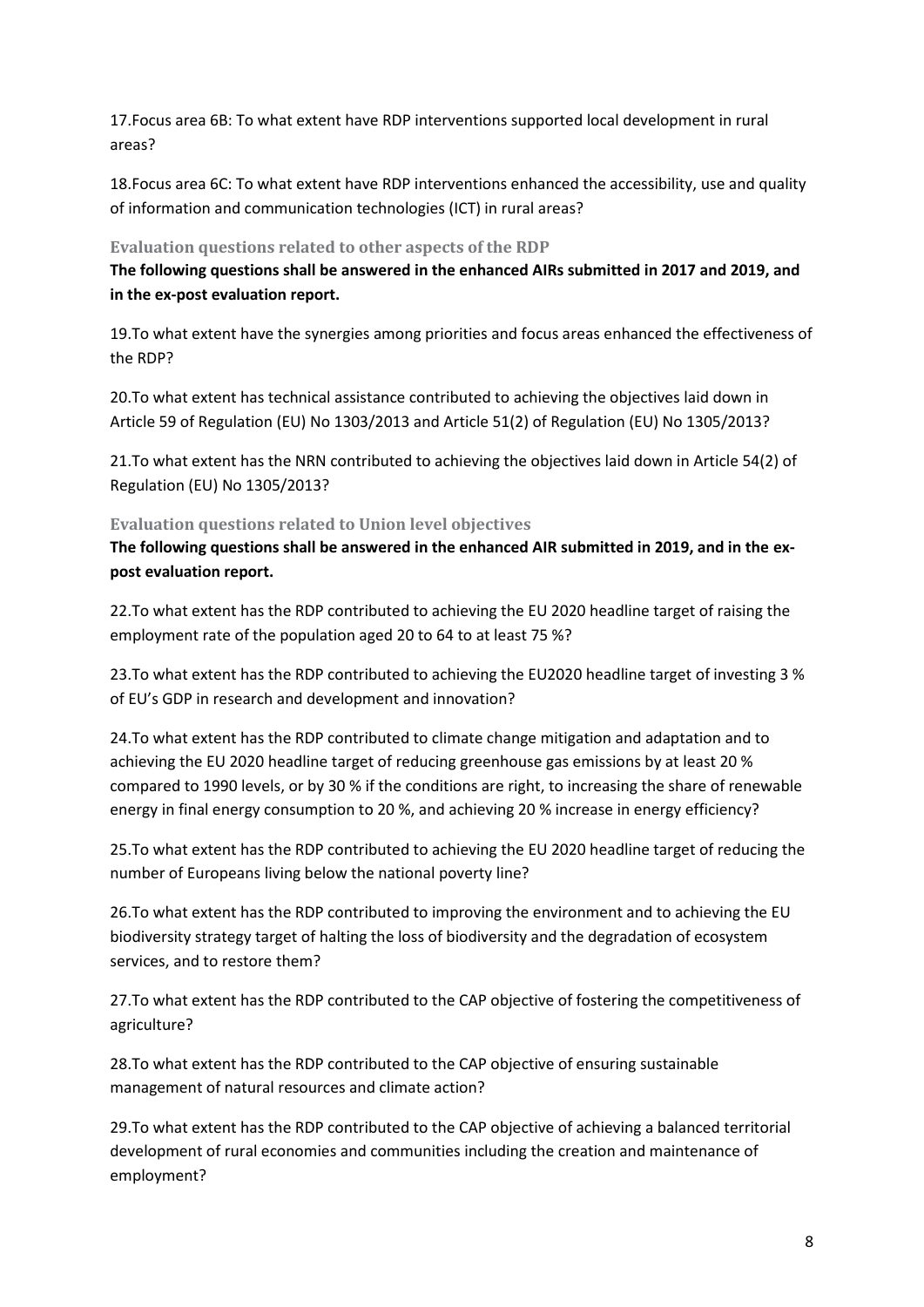#### 30.To what extent has the RDP contributed to fostering innovation?

Focus area - related evaluation question such as "To what extent have RDP interventions supported local development in rural areas?" and EU level objective related Evaluation questions "To what extent has the RDP contributed to the CAP objective of achieving a balanced territorial development of rural economies and communities including the creation and maintenance of employment?" are closest to LEADER measure. However as LEADER operations implemented under the local development strategies can contribute to different FAs and also show additional contributions to other FAs (both the predominant FA to which the operation contributes and the FA to which the operation has additional contributions, will have to be identified by LAGs when processing applications). Therefore, these primary and additional contributions will have to be taken into consideration when answering the FA-related common evaluation questions and when calculating the relevant common indicators. The assessment of Leader contributions to FA is conducted by the evaluator. Article 54 §3 of Regulation (EU) No 1303/2013 says that evaluations may be carried out by independent evaluators, either inside public administration or external companies selected in accordance with public procurement rules.

#### <span id="page-8-0"></span>**Impact indicator**

Impact indicators are linked to the wider objectives of the programme. Example: increase in employment in rural areas, increased productivity of agricultural sector, increased production of renewable energy.

LAGs must also carry out their own evaluation activities which can be used in the assessment of Leader during the RDP evaluation. Further guidance in this respect will be provided in the guidelines on evaluation of Leader/CLLD, which the Evaluation Helpdesk will develop in the course of year 2016.

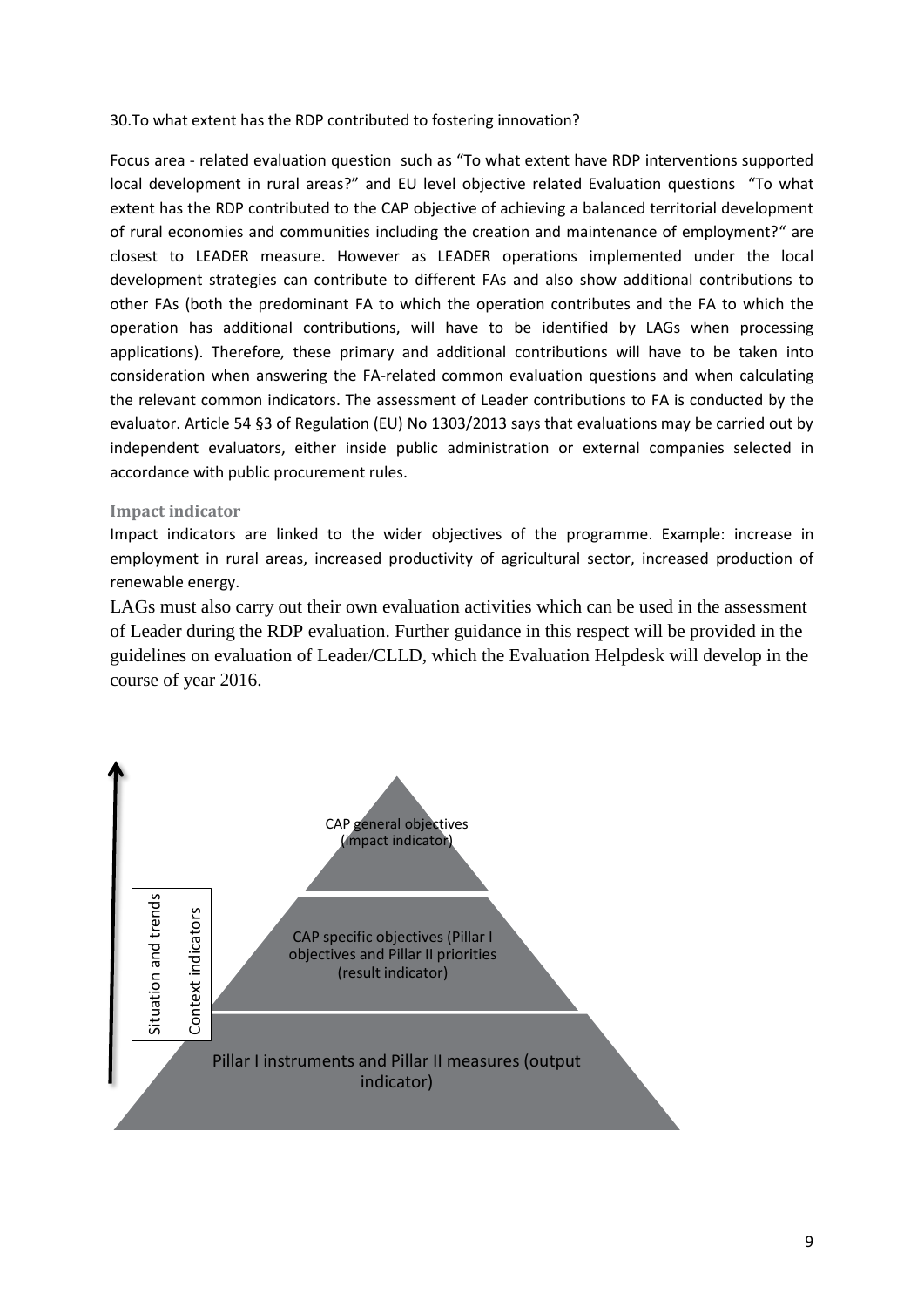**Figure 2. Indicator hierarchy Source: Technical handbook on the monitoring and evaluation framework of the CAP 2014-2020 (updated October 2015)**

# <span id="page-9-0"></span>**6. LEADER monitoring and evaluation system for Croatia**

#### **Main principles:**

- 1. Data will be collected from the sources that is the most competent to define, group and to interpret. The most often it is that:
	- o The Local Action Group is the body that is closest familiar to the essence of the projects and therefore can group projects into the different categories.
	- o The Paying Agency is the most competent authority to process data and to put data together.
	- $\circ$  The Managing Authority has also competence in collecting official data and put together relevant target indicators. The Managing Authority makes the conclusions and analyses the data and finally compile the AIP.
- 2. A concrete timetable setting the deadlines for each actor to submit their part of the report has to be set, so that the report can be submitted to the European Commission in due time. **Data will be collected from 1st of January until 31st of December.** The first AIR will be compiled in 2016 and it will cover the years 2014 and 2015. After the calendar year period the Paying Agency and LAG make their part of the reporting by middle of February to middle of March. Then, within a month, the Managing Authority will undertake the necessary analyses and add data as well as compile the AIR. In second half of May the AIR will be sent to the Monitoring Committee. The Monitoring Committee meets in the beginning of June. When the Monitoring Committee has approved the AIR, it will be submitted to European Commission.



**Figure 3 Timeline of monitoring**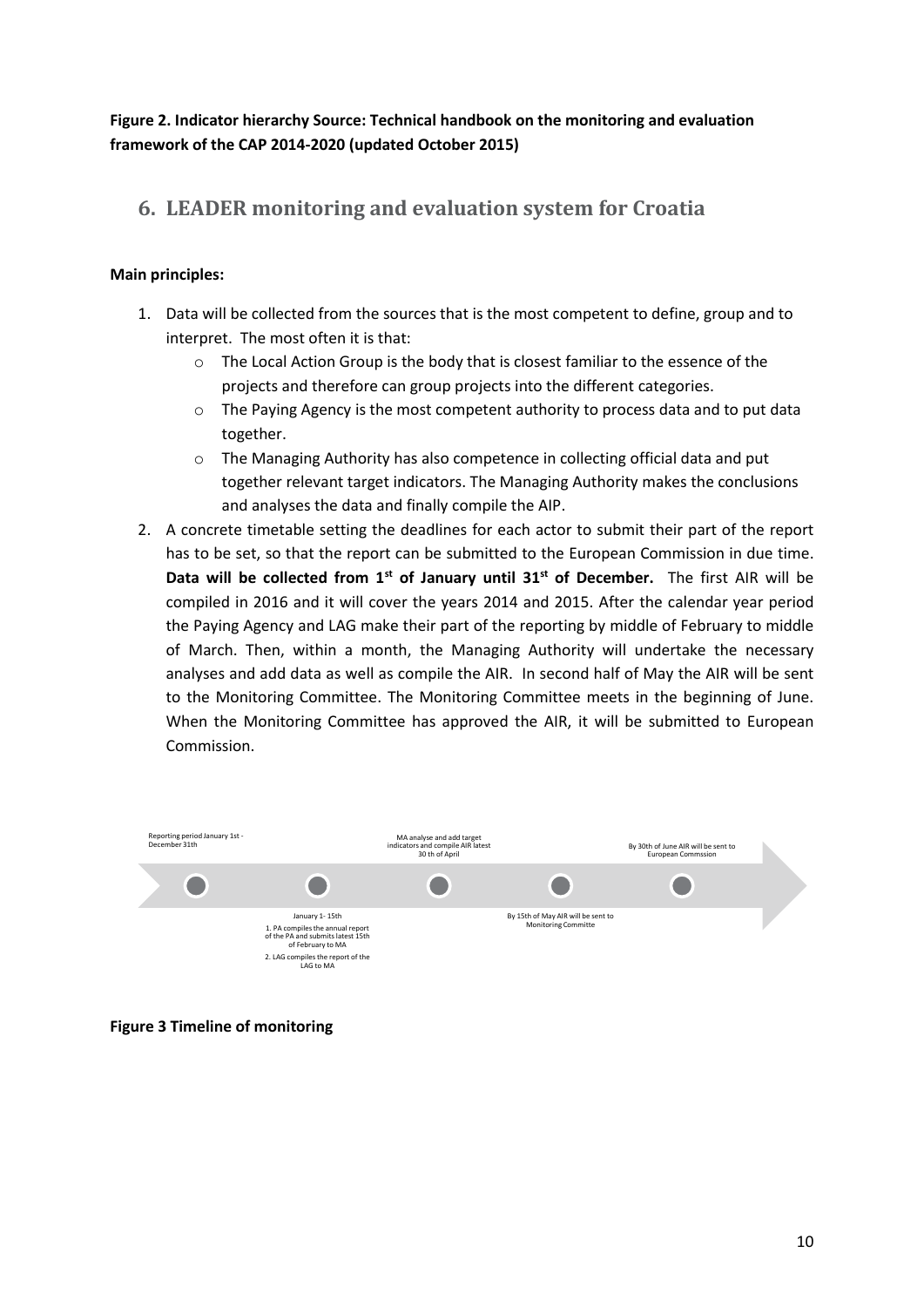# <span id="page-10-0"></span>**Obligatory indicators to be sent to European Commission**

<span id="page-10-1"></span>**Data items relevant for LEADER** 

*Support for LEADER measure - committed* First of all the European Commission will need to know **the total public support COMMITTED for LEADER measure** broken down **by sub-measures: 19.1 preparatory support 19.2 support for implementation of operations under LDS 19.3 preparation and implementation of cooperation activities of the local action group 19.4 support for running costs and animation** Data will be collected from following sources:

1. LAG application (sub-measure 19.1)/LAG implementing plan for the coming year (sub-measures 19.3 and 19.4).

Project applications (sub-measure 19.2) that LAGs have selected and that Paying Agency for Agriculture, Fisheries and Rural Development has approved.. The data will be added to Annual Implementation Report (AIR).

#### *Support for LEADER measure - realized*

Secondly European Commission needs the data about public support PAID for LEADER measure. LAG gives the necessary data by submitting the payment claim to the Paying Agency. PA will collect the data from all LAG-s and submits it to the Ministry of Agriculture. The data will be added to Annual Implementation Report (AIR).

As regards the **LAG,** following data will be collected (information comes from *cooperation project application* or payment claims of LAG-s):

#### **Payments that have been made to LAGs in following items:**

- 1. **Measure 19.1** preparatory support for the Local Development Strategy (total public expenditure -paid)
- 2. **animation costs** for the period of 1th of January-31th of December (total public expenditure - paid)
- 3. **running costs** for the period of 1th of January-31th of December (total public expenditure paid)
- 4. **Population covered by the LAG**: The question arises who is the most appropriate to provide this data and who will submit it. In Estonia each LAG submits every autumn an Implementing Plan for the coming year, where LAGs describe their measures for the next year. This is considered to be the most convenient time to submit the data concerning the population of the LAG. It might also be solved the way that LAG reports the data in LAG Annual Report (to Managing Authority).
- 5. **Measure 19.3. Preparation** of the inter-territorial or transnational **co-operation** projects (total public expenditure - paid)
- 6. **Measure 19.3. Implementing** the inter-territorial **co-operation project** (number of projects and total public expenditure - paid)
- 7. **Measure 19.3. Implementing** the trans-national **co-operation project** (number of projects and total public expenditure - paid)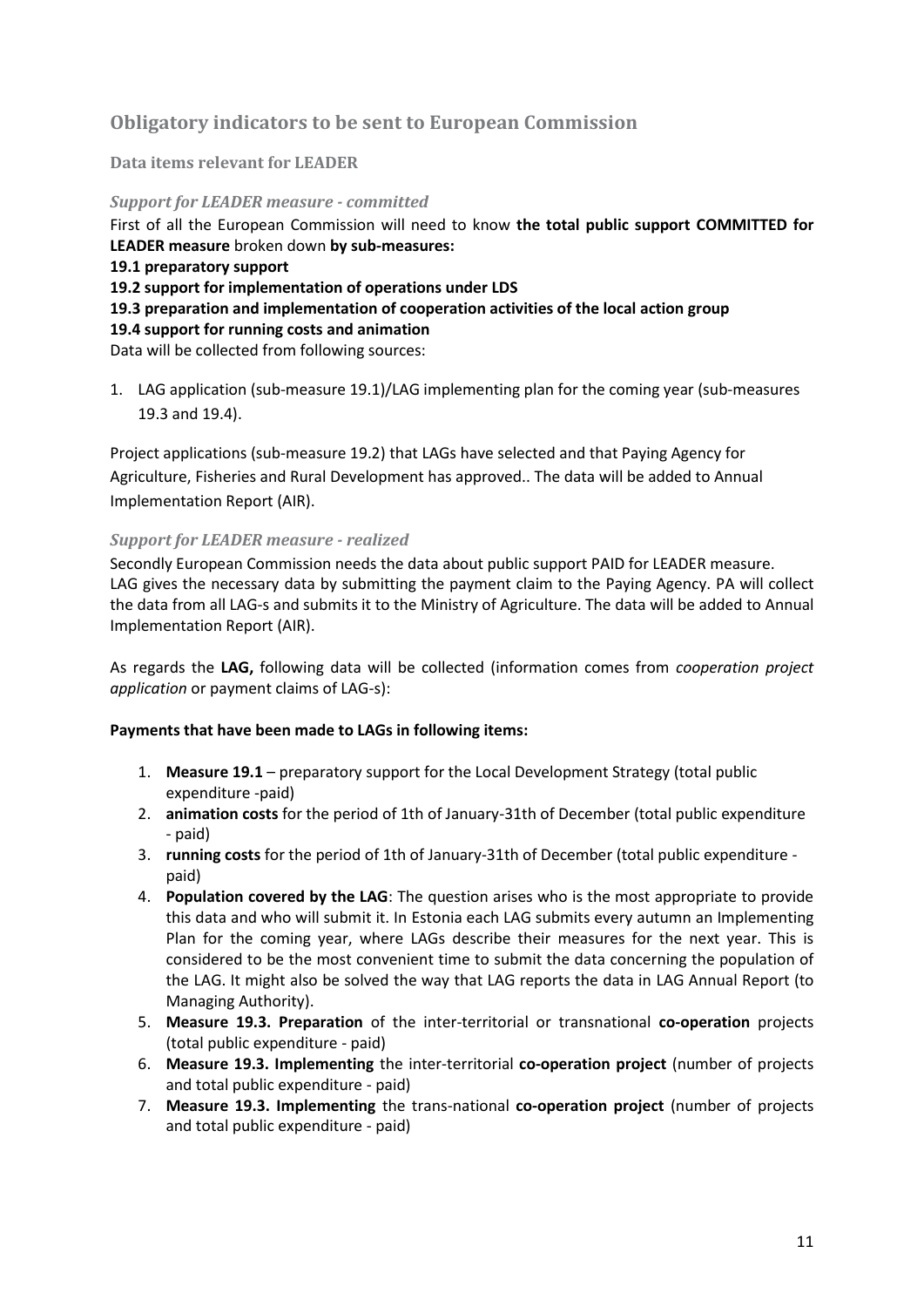In addition to data that comes from payment claims of the LAGs PA will register **each LAG that enters a cooperation project (makes the cooperation project for the first time during programming period)** (output indicator – Unique number of LAGs involved in cooperation projects).

#### **Project specific indicators**

 $\overline{\phantom{a}}$ 

Secondly LAGs give their contribution in collecting the obligatory data about LEADER Projects (submeasure 19.2)

Local Action Group will make the project calls. Using project selection criteria the LAG will set the priority list of the projects LAG proposes to be approved by the Paying Agency. When the payments will be made, Paying Agency will compile the Data based either on project applications or payment claims and submit it to MA. Data will be analysed by the MA and will be added into the Annual Implementation Report (AIR) and submitted to European Commission.

Following **project related data** will be collected (does not include the data about 19.3):

- 1. **Type of project promoters**: NGO-s, LAG-s, Public Bodies, SME-s<sup>1</sup>, others recorded in **project applications by project applicants and reported in payment claims**. LAG-s are the ones that have best knowledge in grouping projects into categories mentioned above. The Managing Authority may set broader division of projects (in Estonia we did so), but before submission of the report to the European Commission it should be possible to group projects according to the division that the European Commission requests. So before submitting the applications LAG-s are expected to flag the projects into those categories.
- 2. **New jobs created** will be checked twice by **project applications** (recorded but not counted) and during **completion of the project** (identification of **gender will be included**). The European Commission has proposed two options for doing that: one way to proceed would be to collect the number of jobs created (and the gender**) for all the completed operations**  (during the last payment claim for instance) and to report this data respectively. The lighter way is that data will be collected from the applications, but **validated through at least a sample** (including identification of the gender). However our suggestion is to collect the number of jobs created during the last payment claim including the identification of gender. LAGs are expected to record the data from project applications and payment claims.

**Project grouped after contribution to Focus Areas stated in Reg. 1305/2013 art 5.** At the latest by the time when the LAG controls the compliance of the project with the LDS, the LAG adds the **main/predominant Focus Area** the project contributes to as well as the possible contribution to other Focus areas. When the LAG selects its types of operations, it is expected that, for each project selected, the LAGs identify what is the main objective of the project (by using the list of FAs, the project is flagged with the most relevant FA). This is indicative monitoring information and **will allow constituting a link between the LEADER achievements and the mainstream RDP monitoring.**  Depending on the first I e predominant FA, LAG **will know what kind of indicators will be collected.** It should be noted that in order to monitor the contributions of the LEADER projects to the FAs, **1 indicator per project is collected**. (see information about the focus areas and data that needs to be collected in Table 1 below). These contributions will be added to the achievements of the mainstream RDP to demonstrate the result of the RDP as a whole. **Data that will be monitored by Focus Areas are mainly the number of projects total public expenditure paid (total support). This data can be compiled by Managing Authority. Other data (see Table 1 below) shall be searched by** 

 $<sup>1</sup>$  In this context, SME stands for regular profit oriented business.For further definition of SME, from the 2007-</sup> 2013 MEF handbook, we can quote the following reference from the Commission Recommendation 2003/361/EC: Micro/small: < 50 employees, < 10 million € turnover; Medium: < 250 employees, < 50 million € turnover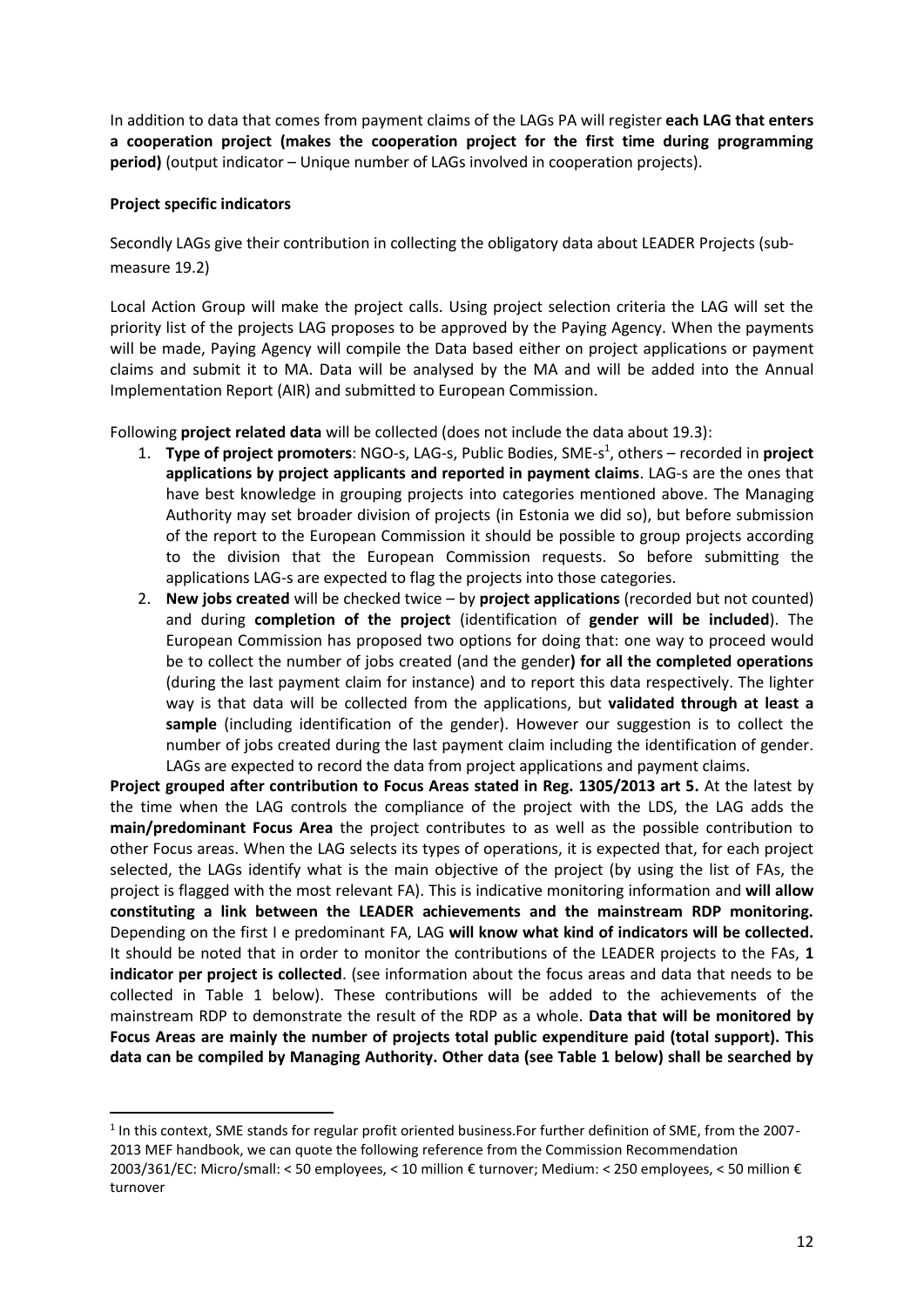**LAG in cooperation with the beneficiary and will be sent to Managing Authority in the LAG Annual Report. See Appendix 1 for further content of the LAG Annual Report. Table 1 Focus Areas (according to 1305/2013 art. 5) and data that will be collected in projects realized** 

| 1A | Fostering innovation, cooperation and the development<br>of the knowledge base in rural areas                                                                                                                                                                                                            |             | $\ast$                                                                                                       |
|----|----------------------------------------------------------------------------------------------------------------------------------------------------------------------------------------------------------------------------------------------------------------------------------------------------------|-------------|--------------------------------------------------------------------------------------------------------------|
| 1B | Strengthening the links between agriculture, food<br>production, forestry and research and innovation,<br>including for the purpose of improved environmental<br>management and performance.                                                                                                             |             | Number of cooperation<br>operations (non-Article 35(1c) of<br>Reg. (EU) N° 1303/2013<br>operations) (number) |
| 1C | Fostering lifelong learning and vocational training in the<br>agricultural and forestry sectors.                                                                                                                                                                                                         |             | Number of participants trained<br>(number)                                                                   |
| 2A | Improving the economic performance of all farms and<br>facilitating farm restructuring and modernisation,<br>notably with a view to increase market participation and<br>orientation as well as agricultural diversification.                                                                            |             | Number of holdings/beneficiaries<br>supported (number)                                                       |
| 2B | Facilitating entry of adequately skilled farmers into the<br>agriculture sector and in particular generational renewal.                                                                                                                                                                                  |             | Number of<br>holdings/beneficiaries supported<br>(number)                                                    |
| 3A | Improving competitiveness of primary producers by<br>better integrating them into the agri-food chain through<br>quality schemes, adding value to agriculture products,<br>promotion in local markets and short supply circuits,<br>producer groups and organisations and inter-branch<br>organisations. |             | Number of holdings supported or<br>participating in supported<br>schemes (number)                            |
| 3B | Supporting farm risk prevention and management.                                                                                                                                                                                                                                                          |             | Number of holdings supported or<br>participating in supported<br>schemes (number)                            |
| 4a | Restoring, and preserving and enhancing<br>biodiversity, including in Natura 2000 areas, areas<br>facing natural or other specific constraints and<br>High Nature Value (HNV) farming, and the state<br>of European landscapes.                                                                          | agriculture | Total area (agriculture) (ha)                                                                                |
| 4b | Improving water management, including fertiliser<br>and pesticide management.                                                                                                                                                                                                                            |             |                                                                                                              |
| 4c | Preventing soil erosion and improving soil<br>management                                                                                                                                                                                                                                                 |             |                                                                                                              |
| 4A | Restoring, and preserving and enhancing<br>biodiversity, including in Natura 2000 areas, areas<br>facing natural or other specific constraints and<br>High Nature Value (HNV) farming, and the state<br>of European landscapes.                                                                          | forestry    | Total area (forestry) (ha)                                                                                   |
| 4B | Improving water management, including fertiliser<br>and pesticide management.                                                                                                                                                                                                                            |             |                                                                                                              |
| 4C | Preventing soil erosion and improving soil<br>management                                                                                                                                                                                                                                                 |             |                                                                                                              |
| 5A | Increasing efficiency in water use by agriculture                                                                                                                                                                                                                                                        |             | Total area (ha)                                                                                              |
| 5B | Increasing efficiency in energy use in agriculture and<br>food processing.                                                                                                                                                                                                                               |             | Total investment (euros)                                                                                     |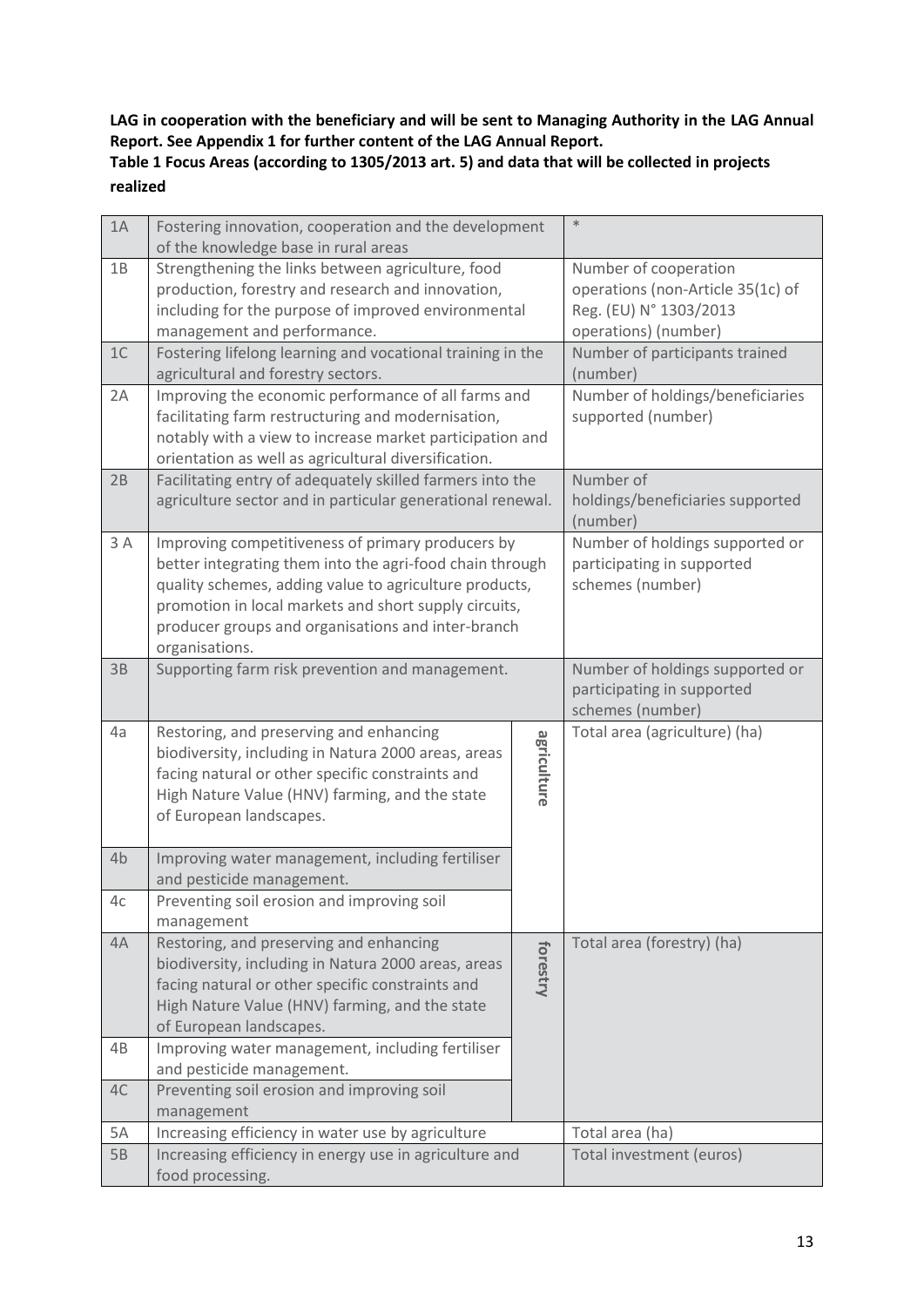| 5C             | Facilitating the supply and use of renewable sources of<br>energy, by-products, wastes, residues and other non- | Total investment (euros)          |
|----------------|-----------------------------------------------------------------------------------------------------------------|-----------------------------------|
|                | food raw material for purposes of the bio-economy.                                                              |                                   |
| 5 <sub>D</sub> | Reducing greenhouse gas and ammonia emissions from                                                              | Total area or number of LU (ha or |
|                | agriculture.                                                                                                    | nr) LU = Livestock Unit           |
| 5E             | Fostering carbon conservation and sequestration in                                                              | Total area (ha)                   |
|                | agriculture and forestry.                                                                                       |                                   |
| 6A             | Facilitating diversification, creation and development of                                                       | $*$                               |
|                | small enterprises and job creation.                                                                             |                                   |
| 6B             | Fostering local development in rural areas.                                                                     | Population benefiting from        |
|                |                                                                                                                 | improved services/infrastructures |
|                |                                                                                                                 | (number)                          |

\* Information will be taken from other sources.

### **NB! In the Annual Implementing Report table, a break down into Focus Areas is not requested for LAG cooperation projects.**

# <span id="page-13-0"></span>**Country-specific monitoring**

Besides data that will be submitted to European Commission, the **Ministry of Agriculture of Croatia** may decide for the collection of additional data. As in the reports to the European Commission projects are grouped according to the Focus Areas, the Managing Authority may categorize the projects into other/further sub-groups depending on for example specific objectives of the measure, type of the operations or other topics.

## **Examples of the categories are:**

- the number of projects dealing with young or elderly persons, minorities, disabled persons
- Projects grouped into different types of economic activity (agriculture, horticulture, handicraft, tourism, organic products etc.),
- cooperation projects between enterprises,
- number of networking projects, where at least one local government participates (improves local governance on local level),
- nature heritage, culture heritage
- innovative solutions in local context, community-based services, local products, local food projects, green energy projects.

Besides grouping the projects into other groups, the Managing Authority may monitor **how many applicants there are that apply for support from the LEADER measure for the first time** and **how big is the number of members per LAG**.

## <span id="page-13-1"></span>**Evaluation plan made by the Local Action Group.**

Finally, the Local Action Group must set its evaluation plan, including self-evaluation. LAGs communicate the results of their actions to the management of the LAG, the General Assembly, local people, media, the LAG itself (self-evaluation) and other interested groups. Also the MA will be interested in the results.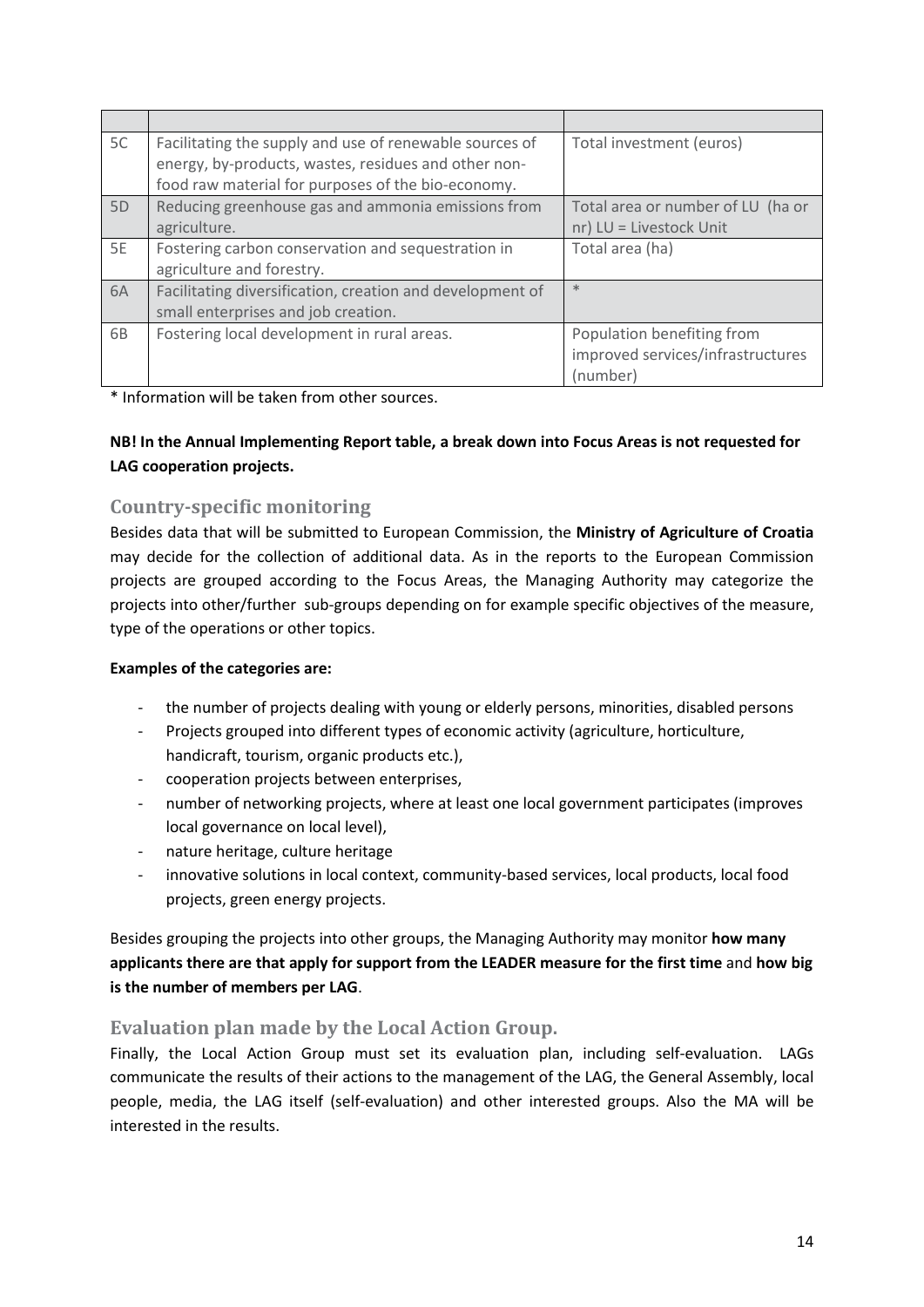Examples that LAG must or may collect are as follows: budget usage (total and by measure), applications statistics, projects contribution to objectives and indicators of LDS, LAG animation activities and co-operation projects, number of trainings and events, co-operation other than between LAGs, jobs maintained (incl. 3 years after the completion of the project), projects introducing new local products and services, increase in turnover of entrepreneurs, improved culture and nature objects.

| <b>Monitoring data set by</b><br><b>European Commission</b>                                      | <b>Monitoring data set by</b><br><b>Managing Authority</b>                               | <b>Monitoring data set by Local</b><br><b>Action Group</b>         |
|--------------------------------------------------------------------------------------------------|------------------------------------------------------------------------------------------|--------------------------------------------------------------------|
| Jobs created (by gender)                                                                         | Youth projects, projects for<br>elderly, minorities or disabled                          | Budget usage (total and by<br>measure)                             |
| Type of project promoters<br>(NGO-s, LAG-s, Public<br>Bodies, SME-s)                             | cooperation projects between the<br>enterprises                                          | Applications statistics                                            |
| Number of LAG-s selected                                                                         | Project breakdown into different<br>areas of economic activity                           | Project contribution to objectives<br>and indicators of LDS        |
| Population covered by LAG                                                                        | Finding and making use<br>innovative solutions.                                          | LAG animation activities and co-<br>operation projects             |
| Projects breakdown into<br>FAs, number+public support                                            | Community-based services                                                                 | Number of trainings and events                                     |
| LAG cooperation projects<br>inter-territorial, TNC<br>(number of projects $+$ public<br>support) | Number of members per LAG;                                                               | Co-operation other than between<br>the LAGs                        |
| Preparation of co-operation<br>projects (in Euro)                                                | Number of networking projects<br>where at least one local<br>government participates     | Jobs maintained. Jobs after three<br>years after project ending.   |
| Unique number of LAGs in<br>cooperation projects                                                 | Number of applicants that apply<br>for support from LEADER<br>measure for the first time | Projects introducing new local<br>products and services            |
| No of LAGs selected                                                                              | Self-evaluation of the LAG (will<br>be further developed in next<br>column)              | Improved culture and nature<br>objects                             |
| Preparation of LDS 19.1.<br>(euros)                                                              | green energy                                                                             | Will be determined by the LAG in<br>the Local Development Strategy |
| Running & Animation cost<br>$(19.4)$ (euros)                                                     | Project improves the culture or<br>nature objects                                        |                                                                    |

#### **Table 2. Summary for data broken down by receivers of the data**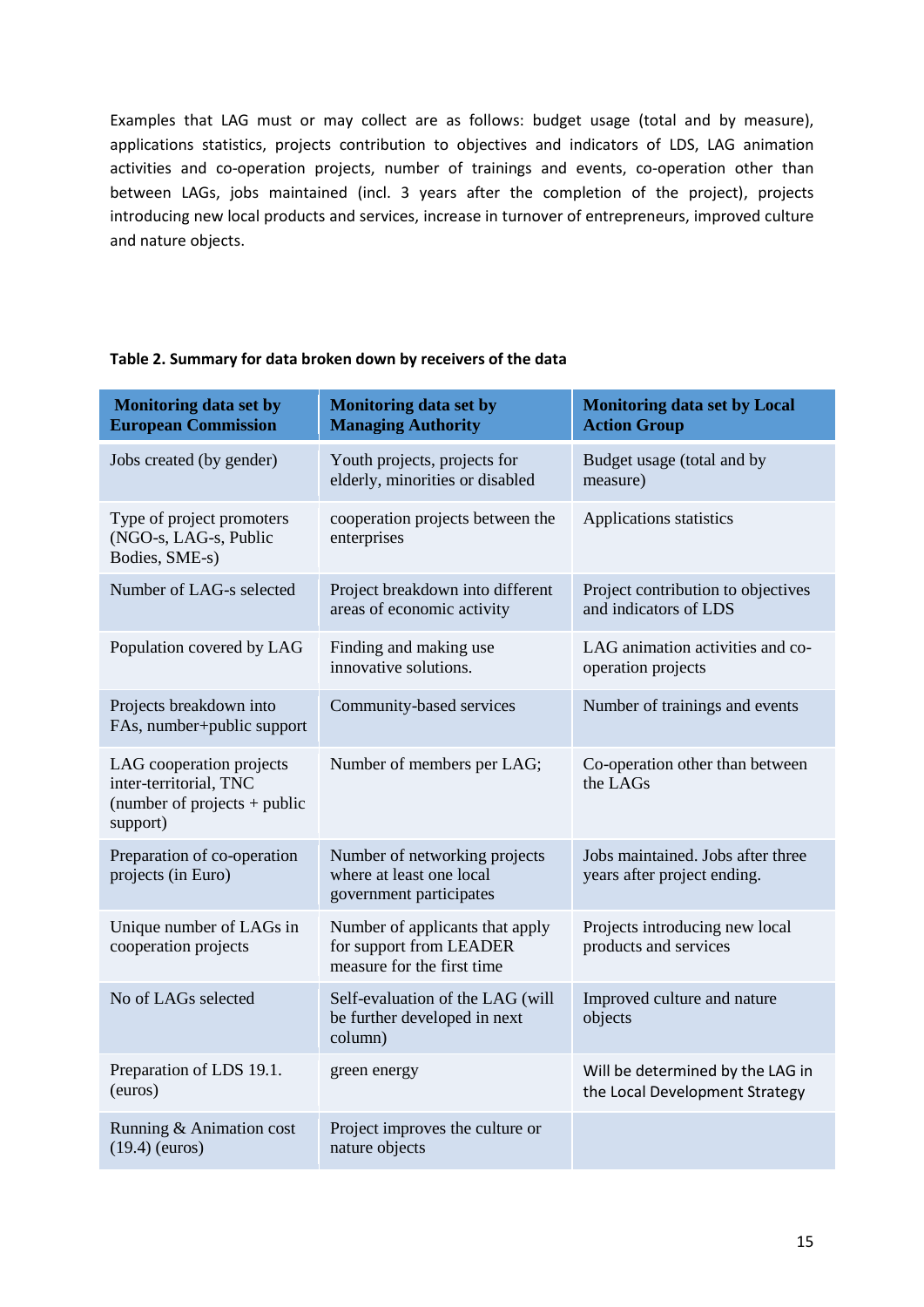|--|--|

# **Table 3. Key steps and actors in the monitoring of LEADER measure**

|           | <b>PROJECT APPLICANT</b>                                                                                                                                                                                                                                                                       |
|-----------|------------------------------------------------------------------------------------------------------------------------------------------------------------------------------------------------------------------------------------------------------------------------------------------------|
| $\bullet$ | Project application: new jobs created - registered but not counted                                                                                                                                                                                                                             |
|           | Project application: project support applied                                                                                                                                                                                                                                                   |
|           | Payment claim (last): new jobs created                                                                                                                                                                                                                                                         |
|           | <b>LAG</b>                                                                                                                                                                                                                                                                                     |
| $\bullet$ | LAG application: 19.1 - preparatory support for the Local Development                                                                                                                                                                                                                          |
|           | Strategy 19.3 - LEADER cooperation project and 19.4 - running and                                                                                                                                                                                                                              |
|           | animation cost                                                                                                                                                                                                                                                                                 |
|           | LAG Payment claim: Measure 19.4. - broken down to running costs and                                                                                                                                                                                                                            |
|           | animation cost for the period of 1 <sup>st</sup> of January-31st of December (total public                                                                                                                                                                                                     |
|           | expenditure - paid)                                                                                                                                                                                                                                                                            |
|           | LAG Payment claim: Measure 19.3. Preparation of the inter-territorial or<br>transnational co-operation projects (total public expenditure - paid)                                                                                                                                              |
|           | LAG Payment claim: Measure 19.3. Implementing the inter-territorial co-                                                                                                                                                                                                                        |
|           | operation project (number of projects and total public expenditure - paid)                                                                                                                                                                                                                     |
| ٠         | LAG Payment claim: Measure 19.3. Implementing the trans-national co-                                                                                                                                                                                                                           |
|           | operation project (number of projects and total public expenditure - paid)                                                                                                                                                                                                                     |
|           | Project application: Measure 19.2. LAGs add predominant Focus Areas 1A-                                                                                                                                                                                                                        |
|           | 6B (explanation in Table 1 second column) and additional FA if relevant                                                                                                                                                                                                                        |
|           | Project application: Measure 19.2. LAGs add Type of the applicant (project                                                                                                                                                                                                                     |
|           | promoter): NGO, LAG, Public Bodies, SME or others                                                                                                                                                                                                                                              |
|           | Project application: Measure 19.2. LAGs group projects into different types                                                                                                                                                                                                                    |
|           | of economic activity or other target groups, which Managing Authority                                                                                                                                                                                                                          |
|           | foresees                                                                                                                                                                                                                                                                                       |
|           | Reported directly to MA - LAG Annual Report: Focus Area based data items                                                                                                                                                                                                                       |
|           | according to predominant FA (Table 1 third column), except when it concerns<br>number of projects or project support)                                                                                                                                                                          |
| $\bullet$ | Reported directly to MA - LAG Annual Report: Population covered by LAG                                                                                                                                                                                                                         |
| $\bullet$ | Reported directly to MA - LAG Annual Report: own monitoring data of                                                                                                                                                                                                                            |
|           | LAG-s (for example jobs maintained, self-evaluation)                                                                                                                                                                                                                                           |
|           | PAYING AGENCY                                                                                                                                                                                                                                                                                  |
|           | Country profile: LEADER measure broken down to sub-measures 19.1. -                                                                                                                                                                                                                            |
|           | 19.4. public expenditure - committed $(0.1)$                                                                                                                                                                                                                                                   |
|           | Country profile: LEADER measure broken down to sub-measures 19.1.-19.4.                                                                                                                                                                                                                        |
|           | public expenditure - paid $(0.1)$                                                                                                                                                                                                                                                              |
|           | Country profile: 19.1. preparation of LDS public expenditure - paid $(0.1)$                                                                                                                                                                                                                    |
| $\bullet$ | Country profile: 19.2. LEADER projects broken down to contribution of                                                                                                                                                                                                                          |
|           | predominant focus areas and additional focus areas-number of projects and                                                                                                                                                                                                                      |
|           |                                                                                                                                                                                                                                                                                                |
| $\bullet$ |                                                                                                                                                                                                                                                                                                |
|           |                                                                                                                                                                                                                                                                                                |
|           |                                                                                                                                                                                                                                                                                                |
|           | total public expenditure- paid $(0.20)$ $(0.1)$<br>Country profile: Measure 19.2. Type and number of project promoters NGO,<br>LAG, Public Bodies, SME or others MS profile $(0.22)$<br>Country profile: Measure 19.2. Grouping projects into other types that<br>Managing Authority foresees. |